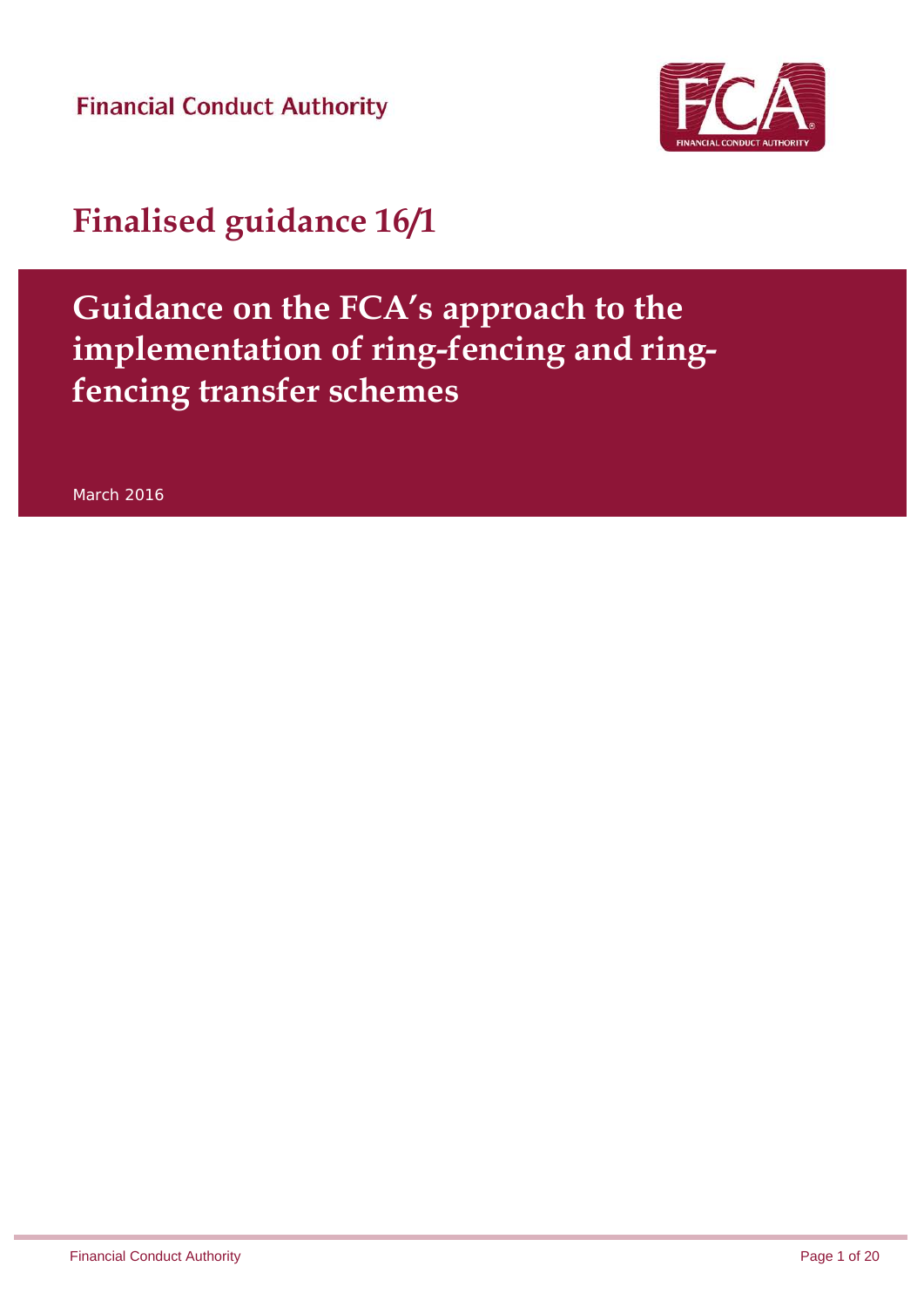# **1 Introduction and feedback summary**

### **Introduction**

- 1.1 This Finalised Guidance sets out our approach to ring-fencing transfer schemes (RFTSs) and, more generally, our key responsibilities in supporting the wider implementation of ring-fencing in the UK. It follows the September 2015 publication of our Guidance Consultation GC15/5 'Ring-fencing: Guidance on the FCA's approach to the implementation of ring-fencing and ring-fencing transfer schemes'. Our responses to the feedback we received on GC15/5 are set out below.
- 1.2 This guidance is relevant to firms and their groups that are subject to ring-fencing, as well as to skilled persons that are commissioned to author a scheme report for the purposes of RFTS court proceedings. It may also be of interest to other firms and consumers dealing with ring-fenced bodies.
- 1.3 We do not consider that the feedback received requires substantial changes to our guidance and proposed approach as set out in GC15/5. However, we have amended the draft guidance in some areas, mostly to clarify our approach. It should be noted that our ability to make changes to our approach is limited by the provisions related to RFTSs in Part VII of the Financial Services and Markets Act 2000 Act (FSMA).
- 1.4 This Finalised Guidance should be read in conjunction with the Prudential Regulation Authority's (PRA) Statement of Policy setting out the PRA's approach to RFTSs.

### **Background to ring-fencing and ring-fencing transfer schemes**

- 1.5 The Banking Reform Act 2013 inserted provisions into FSMA that establish a ring-fencing regime for the UK's largest banks from 1 January 2019. In broad terms, the legislation aims to isolate retail banking activities from investment banking activities. The core objective is to reduce the likelihood of disruption of key retail services by insulating ringfenced bodies from risks arising elsewhere in their own groups or in the wider financial system.
- 1.6 Only banks with average total core deposits (broadly, those from individuals and small to medium businesses) of more than £25 billion for a three-year period fall within the scope of ring-fencing. The ring-fencing regime will not apply to banks below the £25 billion threshold, building societies, foreign banks, or independent private banks.
- 1.7 The responsibility for supervising compliance with the ring-fencing regime will lie largely with the PRA. The PRA is also required to make rules covering a wide range of areas, including the governance of, and prudential requirements on, ring-fenced bodies. The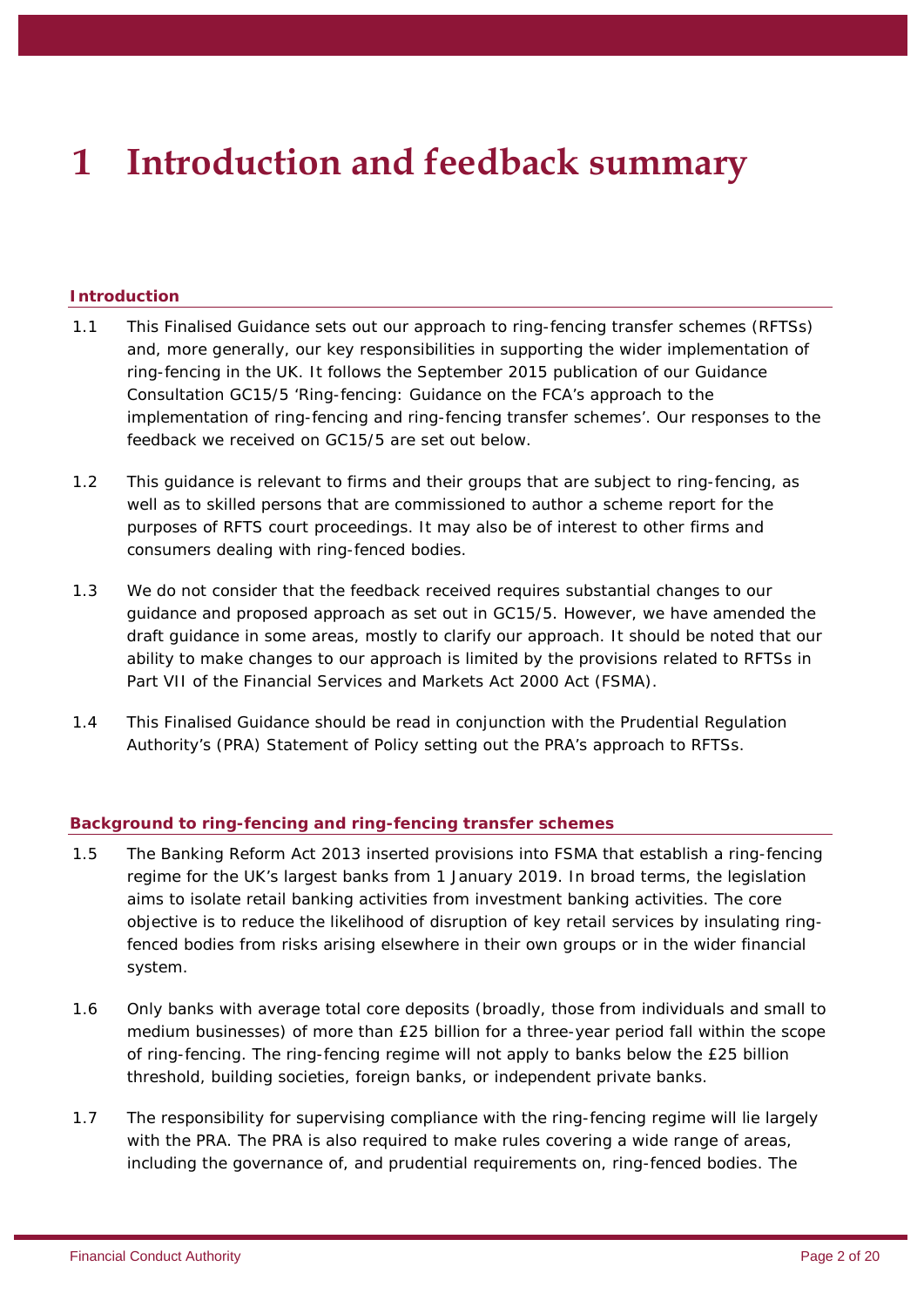FCA is required by law to make rules specifying the information that a non-ring-fenced body (NRFB) must provide to certain individuals. $^{\text{1}}$  $^{\text{1}}$  $^{\text{1}}$ 

- 1.8 While the PRA is the lead regulator for the implementation of ring-fencing and is responsible for firms' compliance with the regime, the FCA has key responsibilities and interests in its effective implementation. In particular, the FCA will work closely with the PRA (and payments regulators) in the following areas:
	- Policy: The FCA is responsible for making rules on disclosures by a NRFB to individual customers. The FCA also inputs into the PRA's ring-fencing policy-making in areas of common interest (e.g. intra-group transactions).
	- Authorisations: Firms' implementation of the ring-fencing regime is expected to involve a number of regulatory transactions (e.g. applications for new banking licences, variation of permissions, change in control, waivers, and so on). Depending on the nature of the transaction, the PRA will be required to (a) consult with the FCA before approving the regulatory transaction, or (b) obtain the FCA's consent.
	- RFTSs: Firms need to undertake one or more RFTSs to restructure the businesses of their groups to a compliant structure. The PRA and the FCA need to develop their approach to, and discharge their respective functions in, RFTSs in a coordinated way. The FCA's approach to RFTSs is the key focus of this guidance; more detail is provided below.
	- Supervision: We need to analyse firms' ring-fencing implementation plans to identify, monitor and manage risks posed to our objectives, both during the transition and after.

### **Ring-fencing transfer schemes**

- 1.9 RFTSs are an additional form of a transfer scheme introduced by the Banking Reform Act 2013. RFTSs will enable firms to use the legal procedures under Part VII of FSMA to give effect to any transfers of business needed by banking groups to achieve ring-fencing purposes (as defined in legislation). RFTSs have an important role in firms' plans to implement ring-fencing by 1 January 2019.
- 1.10 Firms may apply to the High Court (or, in Scotland, the Court of Session) to sanction the transfer of deposit-taking and other businesses from one entity (including a nonregulated entity) to another. The application to the court may only be made with the consent of the PRA. The PRA is obliged to consult the FCA at specific stages in the RFTS process. The PRA and the FCA will work jointly with one another throughout each individual RFTS process in pursuit of the objectives of the regulators, and to ensure our decision-making processes are conducted in an appropriately coordinated manner. This engagement will include the PRA consulting the FCA, as set out in section 3D of FSMA.

<span id="page-2-0"></span> $<sup>1</sup>$  In July 2015, we published CP15/23, where we have proposed rules in this area. CP15/23 also provides</sup> further background to ring-fencing and the FCA's role. See [www.fca.org.uk/news/cp15-23-ring-fencing.](http://www.fca.org.uk/news/cp15-23-ring-fencing)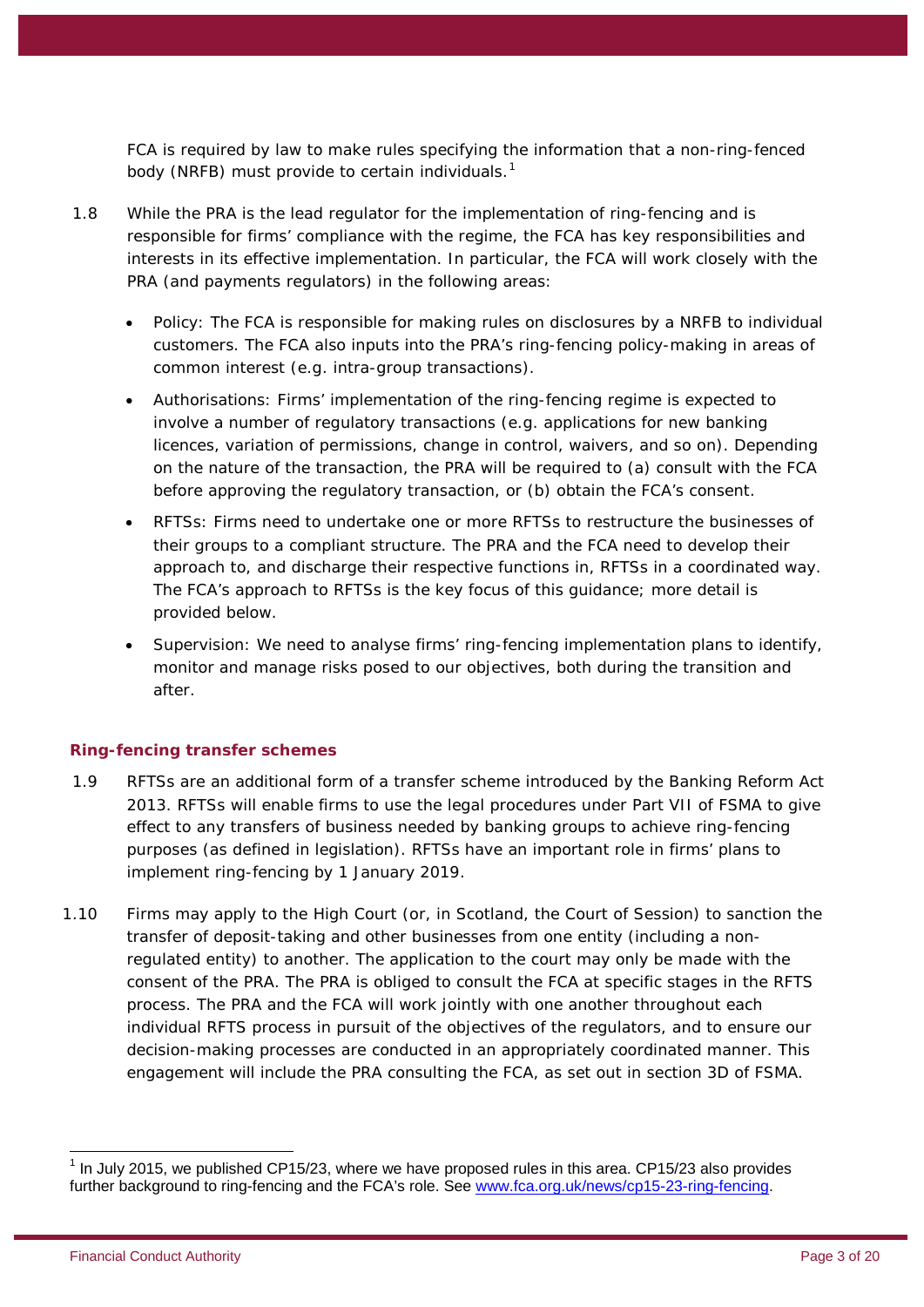1.11 Firms are required to appoint persons with the skills necessary to produce a scheme report (skilled person). The scheme report must state whether persons (other than the transferor) are likely to be adversely affected by the RFTS and, if so, whether the adverse effect is likely to be greater than is reasonably necessary to implement whichever of the ring-fencing purposes is relevant (the 'statutory question'). The scheme report assists the court in assessing the RFTS and considering whether, in all the circumstances of the case, it is appropriate to sanction the scheme. The FCA must be consulted by the PRA before it approves or nominates the proposed skilled persons and approves the form of the scheme report.

### **Responses**

1.12 The main points from feedback we received for GC15/5, along with our responses to the feedback, are summarised below.<sup>[2](#page-3-0)</sup>

### **The extent to which adverse impacts are assessed for persons other than direct customers of the transferee/transferor**

- 1.13 Some respondents questioned the extent to which the skilled person should consider adverse effects on persons other than direct customers of the transferee/transferor. They also argued that impacts on competitors and competition more broadly should be outside the scope of the skilled person's report. Our consultation guidance suggests that the skilled person should specifically consider customers of the transferee, transferor or the whole banking group, as well as consumers more generally (including distinguishing between different effects on different groups of consumers).
- 1.14 We note that the legislation requires the scheme report to consider the likely adverse effects on all potentially affected classes of person. The skilled person's assessment should therefore not be limited to customers of the transferee or transferor.
- 1.15 In the interest of advancing one or more of our operational objectives, we have further clarified in the guidance which consumers, who may not be direct customers of the entities in the banking group, should be considered by the skilled person in addressing the statutory question (e.g. counterparties). The final guidance also excludes, by way of examples, those categories of 'persons' whom we consider do not fall within the scope of our statutory objectives in relation to the statutory question. The final guidance excludes banks' employees, shareholders, and pension scheme members.
- 1.16 We have also clarified in the guidance that the skilled person will be able to conduct the assessment of likely adverse effects in respect of classes of persons (rather than on individual persons) and may consider groups of persons' ability to mitigate adverse

<span id="page-3-0"></span> $2$  In addition to the changes explained in this section, we have made a few other minor technical amendments to the guidance to further clarify its content. For example, we have amended the guidance to make it clearer that references to the 'court' mean the High Court or, in Scotland, the Court of Session, and references to 'effects' generally mean 'likely adverse effects'.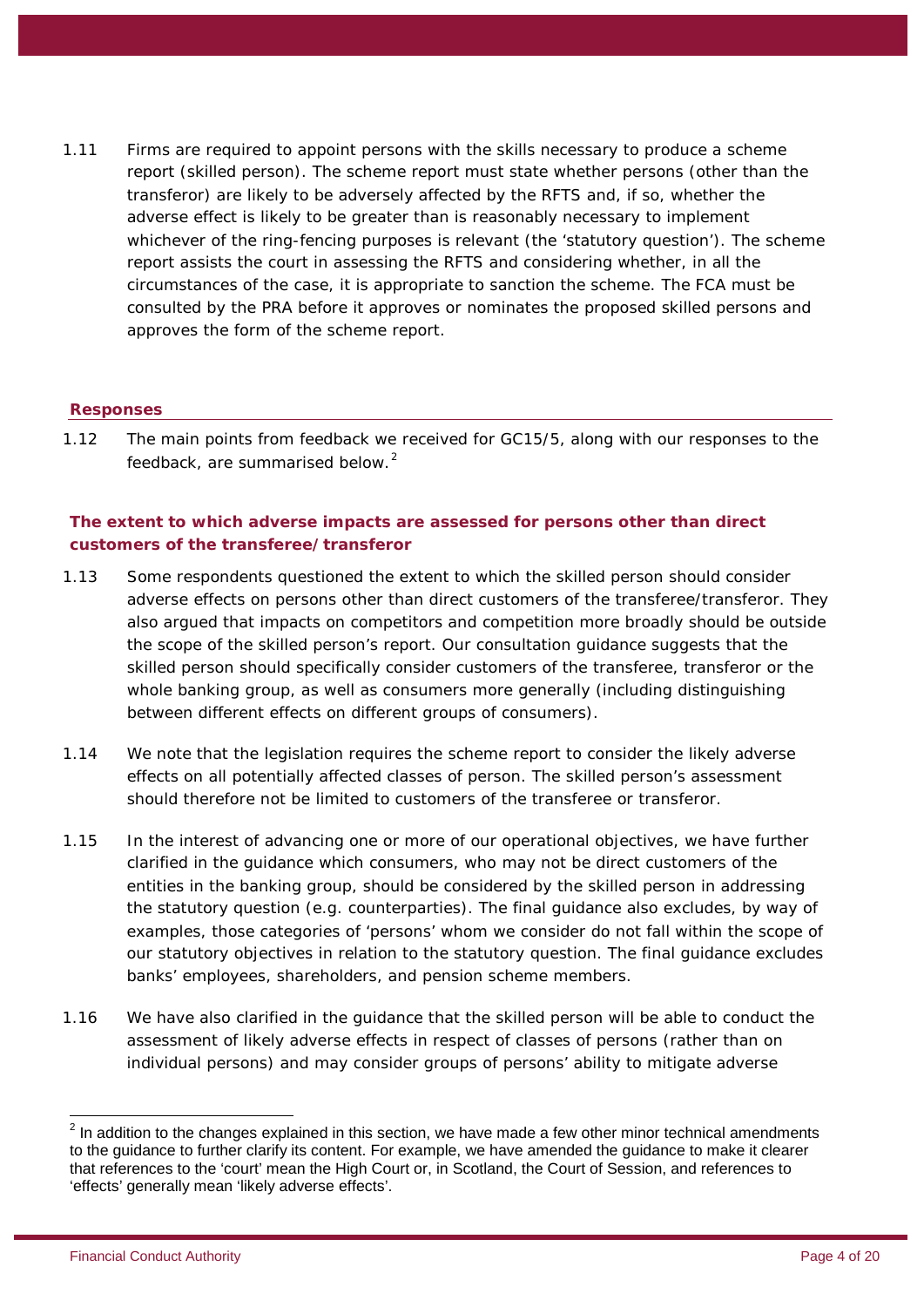effects, as a consideration of whether the likely adverse effects are reasonably necessary.

1.17 We indicated in the consultation guidance that the skilled person should not exclude competitors when analysing the likely adverse effects of the RFTS on persons. We have now clarified in the finalised guidance that we do not expect the scheme report to cover the effects that the RFTS is likely to have on the dynamics or strength of competition generally. We have also clarified in the guidance that we expect the skilled person's assessment to consider likely adverse effects on competitors only where they are provided a service from the transferor or transferee that may be affected by the proposed scheme (e.g. access to payment systems).

### **Items to be included in the scheme report**

- 1.18 In our guidance, we have set out a number of expectations on what should be included in the scheme report, including (but not limited to):
	- the skilled person's opinion on the likely adverse effects on consumers and, in forming this view, a comparison of the likely effects if the scheme were or were not implemented
	- whether persons likely to be adversely affected are properly identified in a firm's communications plan, and
	- the skilled person's opinion of the likely effects of the scheme on consumers and, in doing so, a consideration of 'customer outcomes'
- 1.19 Some respondents argued that these specific expectations go beyond the scope of the legislation. For example, they have argued against the skilled person considering the likely effects if the scheme were not implemented, as implementation is not optional for firms. In addition, they have argued that the reference to 'customer outcomes' is open to a very broad interpretation.
- 1.20 The skilled person is expected to conduct a comparison of the likely effects if the scheme were or were not implemented in the specific form proposed. We do not expect the skilled person to opine on the likely effects of the firm not implementing ring-fencing, which we agree is not optional for firms. Our guidance does not ask the skilled person to opine on a comparison of whether or not a firm implements ring-fencing – rather, whether, if they do not implement the specific scheme they have decided upon, there are likely to be lesser adverse effects if there were changes to that scheme or by an alternative scheme. In this respect, see also the section below on alternative arrangements.
- 1.21 In relation to the communications plan, we do not propose any changes to the guidance. Our view is that from a public law perspective, our expectation regarding communication plans is reasonably within, or related to, the statutory function and purpose of the scheme report, particularly in light of the complexity of the restructuring and business being transferred. Consumers will rely on the scheme report to understand how they are likely to be affected and to consider whether they should use the safeguard allowed to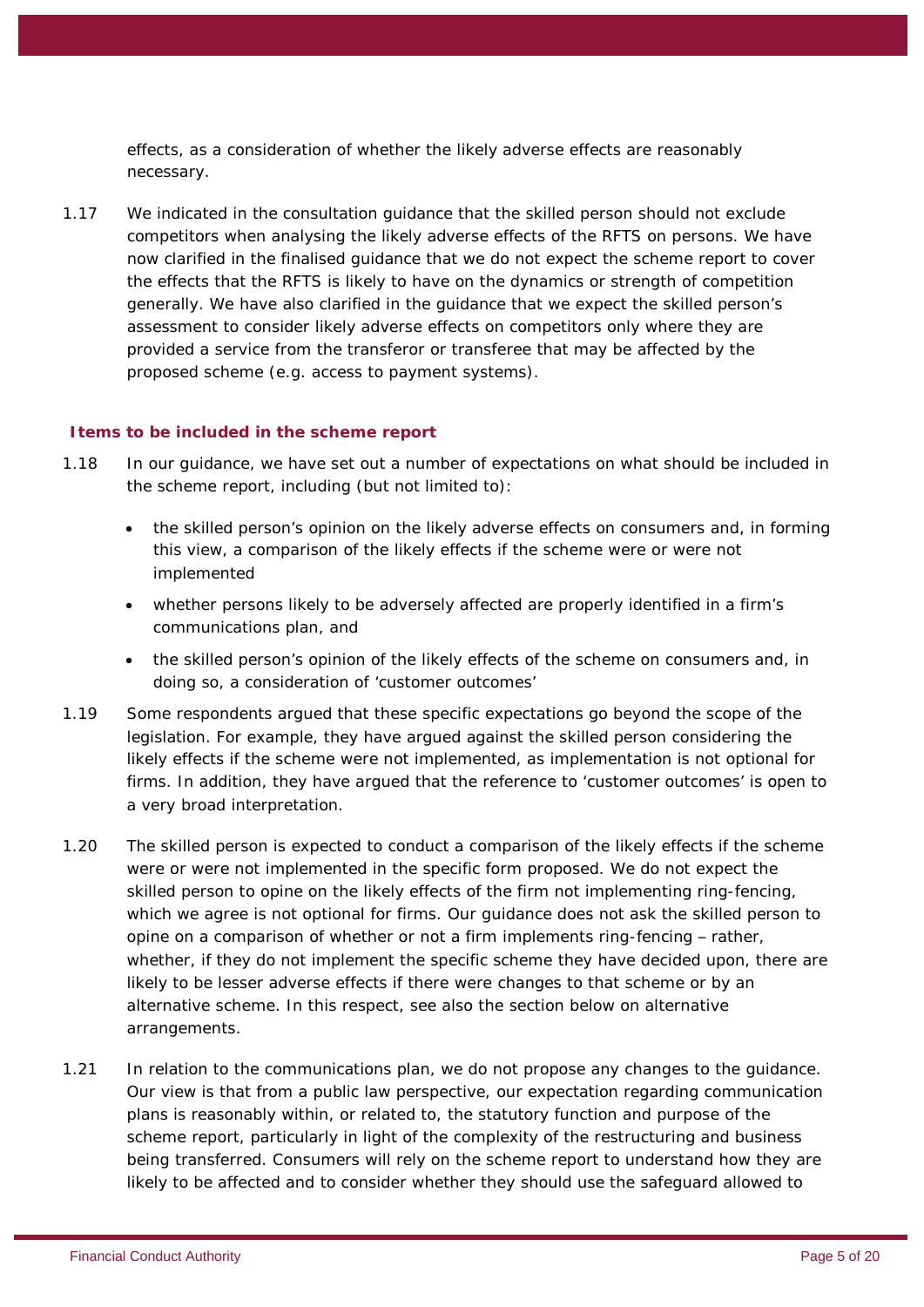them to participate in the court proceedings by making representations, or to object, against the RFTS. We expect that the court will want to be satisfied that the firm has proposed an adequate communications plan.

1.22 In terms of the potential broad interpretation of 'customer outcomes', we have revised the guidance to provide more clarity on this point.

### **Consideration of alternative group arrangements**

- 1.23 In our consultation guidance, we indicated that the scheme report should include a view on whether the skilled person considered alternative arrangements and, if so, what and whether any such alternative arrangements would lead to adverse effects on consumers that are less than the scheme proposed. Some respondents questioned the extent to which the skilled person would need to consider alternative group arrangements in order to determine whether the adverse effects of the scheme are reasonably necessary to achieve the purposes of ring-fencing. They have argued that consideration of alternative structures goes to the fundamental design decisions that are addressed during the authorisation process, and it would not be possible to conduct a meaningful assessment without assessing the holistic impact of alternative designs across all stakeholders, which would be complex and theoretical.
- 1.24 We agree with the PRA's view, as set out in their Statement of Policy, that the skilled person should not only consider the proposal put forward by the firm, but also whether there are viable alternative arrangements that would achieve ring-fencing purposes. While this does not require the skilled person to consider every conceivable alternative approach, it does require the skilled person to properly consider viable alternatives to the proposal if they would materially reduce adverse effects on persons other than the transferor.

### **Communications plan**

- 1.25 Some respondents have asked for flexibility in the way that they communicate to customers, so that the firms can elect the most appropriate form, method and scope of communications with their customers. They have also questioned the need to communicate with all adversely affected 'consumers', rather than the customers of the transferee/transferor. Some have specifically questioned the current expectation in our guidance that the skilled person assess that the summary of the scheme report that is available to customers is clear, fair, and not misleading. Others queried whether it would be necessary for different summaries of the scheme report to be prepared, acknowledging that there may be different audiences, including customers.
- 1.26 Currently, our guidance reflects an expectation that firms communicate with persons likely to be adversely affected by the scheme in one or more ways, including publications in gazettes or national newspapers, or individually to adversely affected 'consumers'. Such communications are intended to inform those consumers how they are likely to be adversely affected so that they may consider exercising their statutory right to make representations, or object, against the scheme in the court.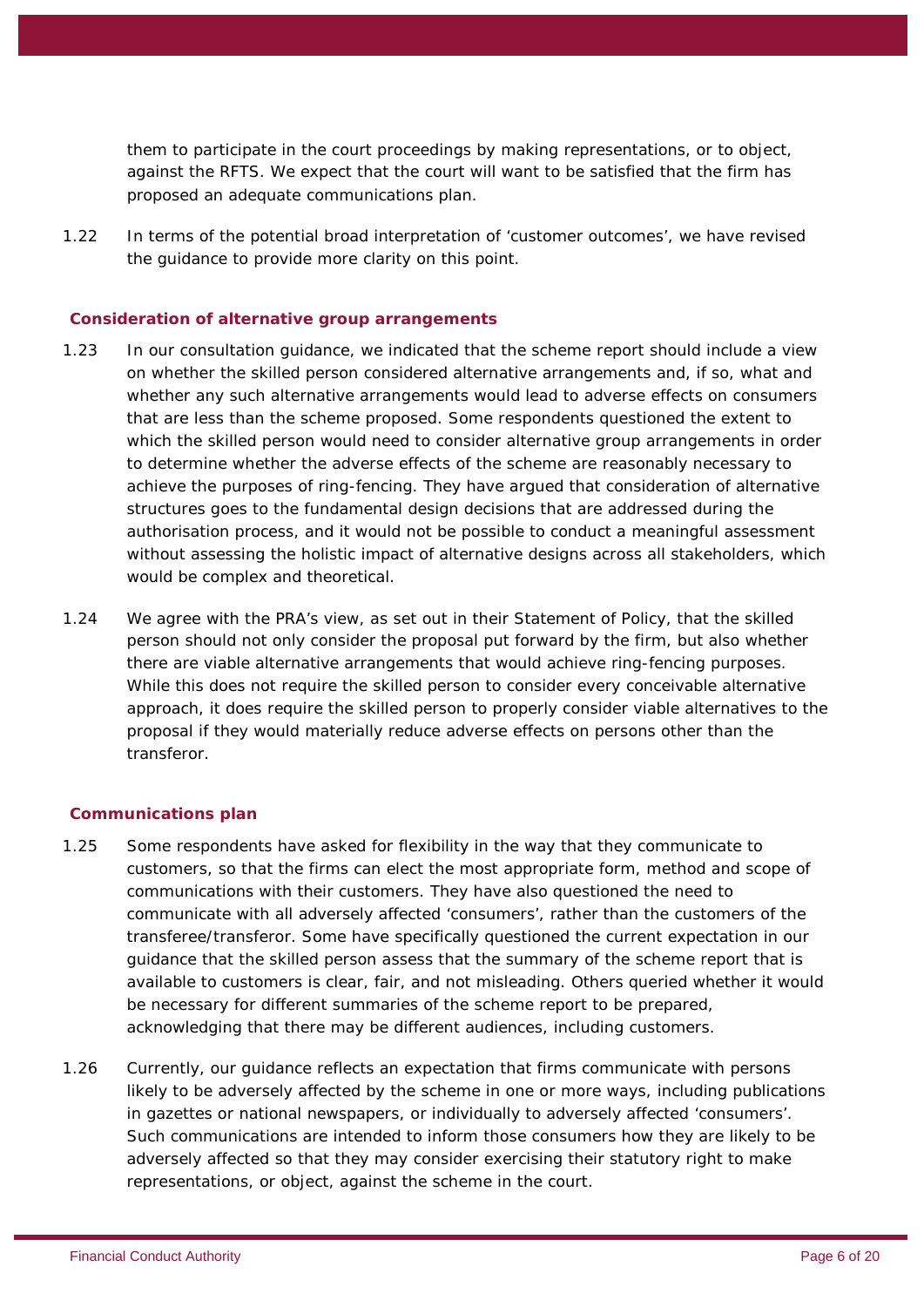- 1.27 We do not consider it necessary to revise the wording of the guidance on this point, as it already provides a degree of flexibility to firms. We support a flexible approach to communication, as long as firms are able to explain their communications plan and demonstrate why their proposal is appropriate. For example, this should include appropriate methods of communication with vulnerable customers or groups of consumers with protected characteristics under equality legislation. We expect that the court will want to be satisfied that the firm has proposed an adequate communication plan.
- 1.28 As discussed above, there may be circumstances where the individuals likely to be adversely affected are wider than direct customers of the transferee/transferor (e.g. counterparties). Firms should sensibly consider all groups of persons that are likely to be adversely affected, and whether and how they should communicate with them.
- 1.29 We consider it to be reasonable for the skilled person to assess that the summary (as drafted by the firm) of the scheme report is clear, fair, and not misleading, particularly in light of consumers' rights to be heard by the court and that the summary represents the skilled person's opinion on highly complex business restructurings.
- 1.30 We generally expect firms to produce a summary of the scheme report that can be understood by persons likely to be adversely affected, including customers. In our view, it should be for firms to assess whether it is necessary to prepare more than one version of the summary, depending on the circumstances of their scheme and the different persons adversely affected.

### **Reliance on regulators' assessments and decisions**

- 1.31 A number of firms have queried the extent to which the skilled person can rely on the regulators' regulatory assessments and decisions (e.g. on authorisation applications). Others also noted that there may be occasions where information about a firm that is held by the regulator(s), but which is not publicly available, may be relevant to the skilled person's assessment, and he or she should therefore have access to such information.
- 1.32 We agree that it will be helpful for the skilled person to have an understanding of the FCA's regulatory assessments and its outcomes, as well as understand our feedback to firms on their plans. We expect to discuss our assessment of regulatory transactions, the scheme, and our views on firms' implementation plans with the skilled person at appropriate points in time once information is finalised.
- 1.33 However, the skilled person should not draw any undue inference from the FCA's regulatory assessments, decisions or views on firms' plans. This is on the basis that our assessments may not focus specifically on adverse impacts from the transfer of business across entities. For example, authorisation assessments are carried out with consideration to specific statutory conditions. Unequivocal regulatory approvals of relevant transactions may be useful reference, but only to the extent of the specific matters approved. Similarly, while we will review and develop a view on firms' overall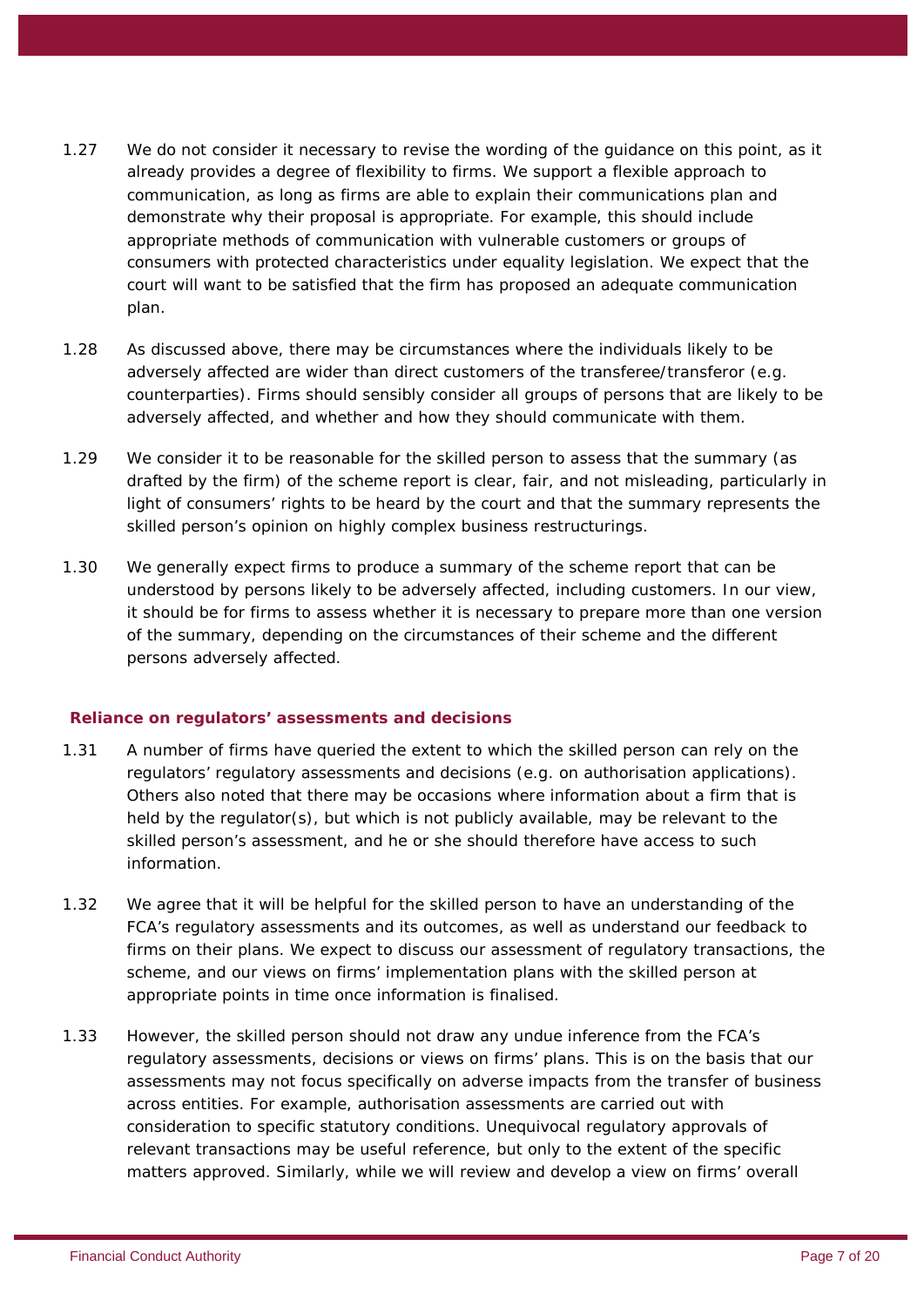plans, any inference drawn from this should be limited and taken in the context of the feedback.

1.34 It should be noted that some stages of our regulatory assessments and reviews of firms' implementation plans may run concurrently with the writing of the skilled person's report, which may constrain the ability to usefully exchange information. In addition, our view on the scheme itself, which differs from firms' overall plans and our assessment of regulatory transactions, will be partly informed by the skilled person's report.

### **Exposure to regulatory consequences following the court's sanction**

- 1.35 Some respondents have asked for clarification on the extent to which firms can rely on the court's sanction of the scheme and not be exposed subsequently to a regulator exercising powers under FSMA in relation to consequential customer detriment that was assessed to be reasonable to achieve the purposes of ring-fencing. A similar point has been raised in the consultation on the disclosure rules for non-ring-fenced bodies.
- 1.36 We will monitor implementation of the scheme as sanctioned by the court. However, we will continue to use our discretion to exercise powers under FSMA where the mishandling of a sanctioned RFTS, or any other action by the firms following the RFTS, or in the course of its implementation, potentially undermines the advancement of our operational objectives.

### **Timing and nature of adverse effects**

- 1.37 Some respondents have asked for clarification on whether the skilled person's assessment should focus on a specific point in time post-implementation, cover multiple points in time (during transition and post-implementation), or take a more dynamic perspective over the implementation period.
- 1.38 We agree with the PRA's view that the assessment of adverse effects required by the statutory question is not restricted to a particular point in time. Therefore, adverse effects across the implementation period and post-implementation of the scheme are relevant to answering the statutory question. We expect, to a large degree, that the nature and focus of the skilled person's assessment will depend on the nature of the scheme.
- 1.39 In relation to forward-looking assessments of adverse impacts on consumers, another respondent asked for clarity on our expectations of the skilled person where adverse impacts are as a result of, or compounded by, legacy issues within the firm, rather than as a result of the scheme.
- 1.40 Our guidance currently includes a broad expectation that the skilled person assess the impact of changes to, for example, IT systems, insofar as they may affect customers adversely. We accept that this may be interpreted as quite broad. We have made some changes to clarify this. In particular, we acknowledge that the skilled person's assessment should be a 'relative' rather than an 'absolute' one – i.e. limited to the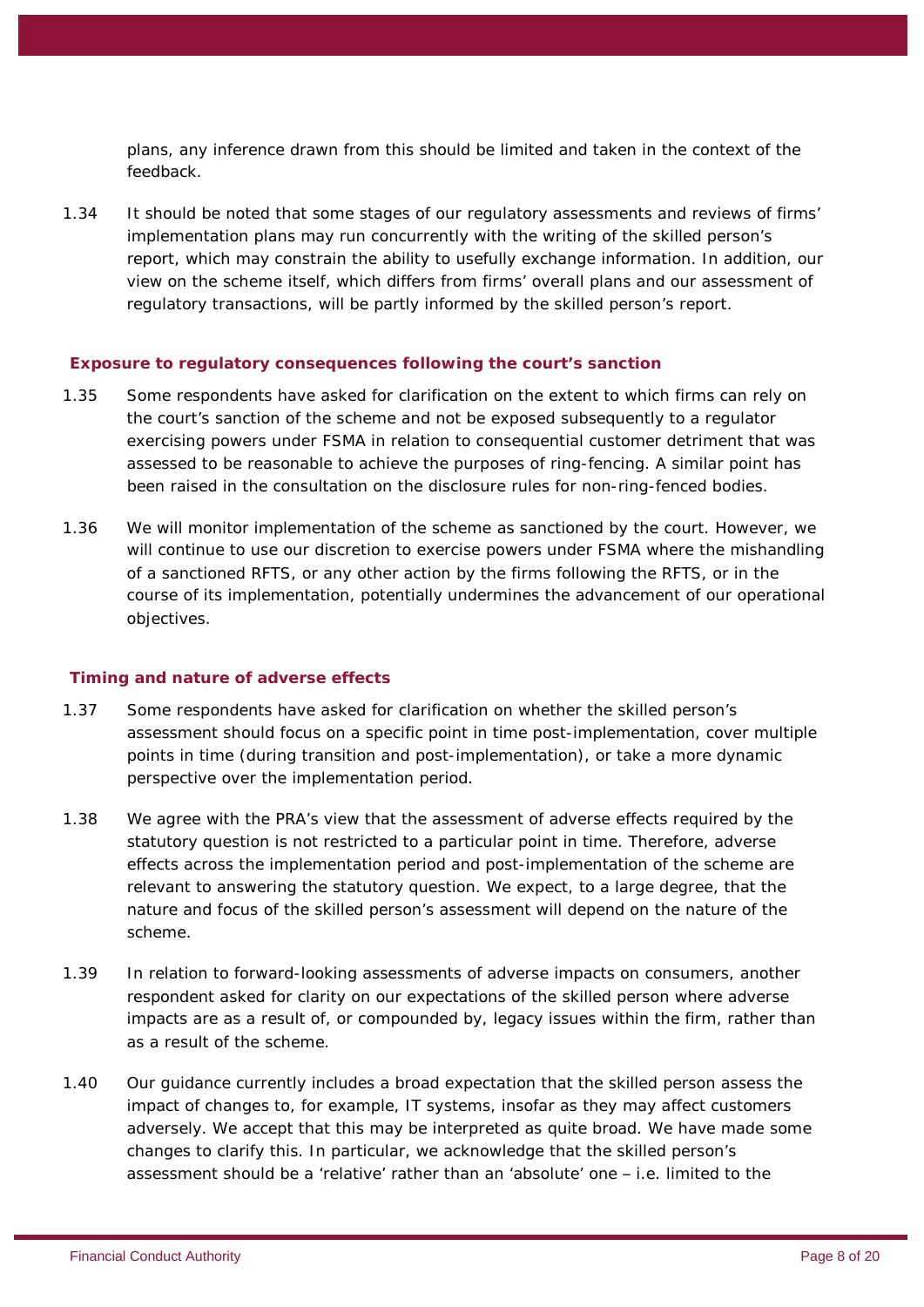specific impacts of the scheme, without taking into account ongoing legacy issues or change programmes that may affect customers adversely, but are not a direct consequence of the scheme. For example, if there are existing IT resilience issues in the transferor that will continue in the transferee until a programme to resolve them is completed, the skilled person will not be required to consider their potential impacts on customers and the effectiveness of the change programme in place. However, if the proposed scheme is likely to exacerbate an ongoing legacy issue, we would expect the skilled person's assessment to consider such likely adverse effect.

### **Independence of the skilled person**

- 1.41 Some respondents have asked for more clarity on the FCA's position on whether a firm's external auditor is eligible to be nominated as the skilled person.
- 1.42 In our consultation guidance, we noted that the suitability of the skilled person will be assessed by the FCA with reference to the criteria and principles in the PRA's Statement of Policy. The PRA's position is that firms' external auditors are eligible to be nominated provided they can demonstrate the necessary skills and independence. In light of their role in the RFTS process, it seems appropriate for the PRA to take the lead in whether a person is sufficiently independent to be nominated. We will consider their independence through consultation, and in close coordination, with the PRA. We have amended the text in our guidance to make our position on this clearer.

### **Reliance on firm data and analysis by the skilled person**

- 1.43 Some respondents have asked for clarity on whether the skilled person should be able to rely on firm data/analysis, as is the practice for insurance business transfers.
- 1.44 Like the PRA, we consider it is reasonable for the skilled person to rely on firms' data and analysis in their assessment. We have amended the text in the final guidance to provide more clarity on this.

### **Clarifying the process and FCA/PRA interactions**

- 1.45 Some respondents have asked for general clarifications on the RFTS process, including on the timing and process of consultation between the PRA and the FCA, and the involvement of the court in the process.
- 1.46 The PRA, in close dialogue and coordination with the FCA, is considering how best to engage with firms to provide further clarifications on how the RFTS process will work in practice, including the consultation and engagement between the PRA and the FCA.

### **Protecting confidential information**

1.47 Some respondents have asked for confirmation that the skilled person will not be required to disclose confidential information in the report, which will be publicly available.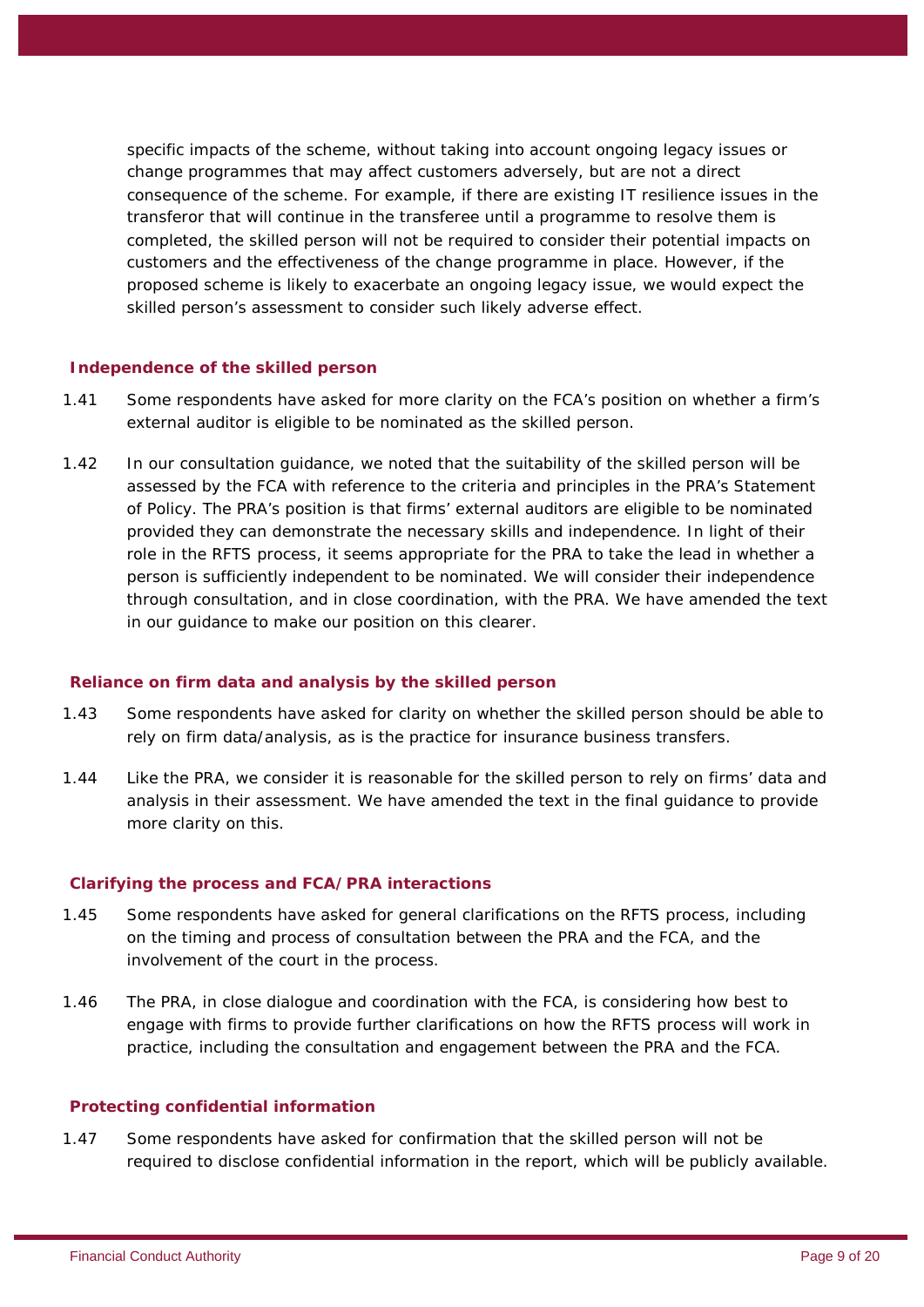1.48 We agree with this and have amended the text in the final guidance to clarify this.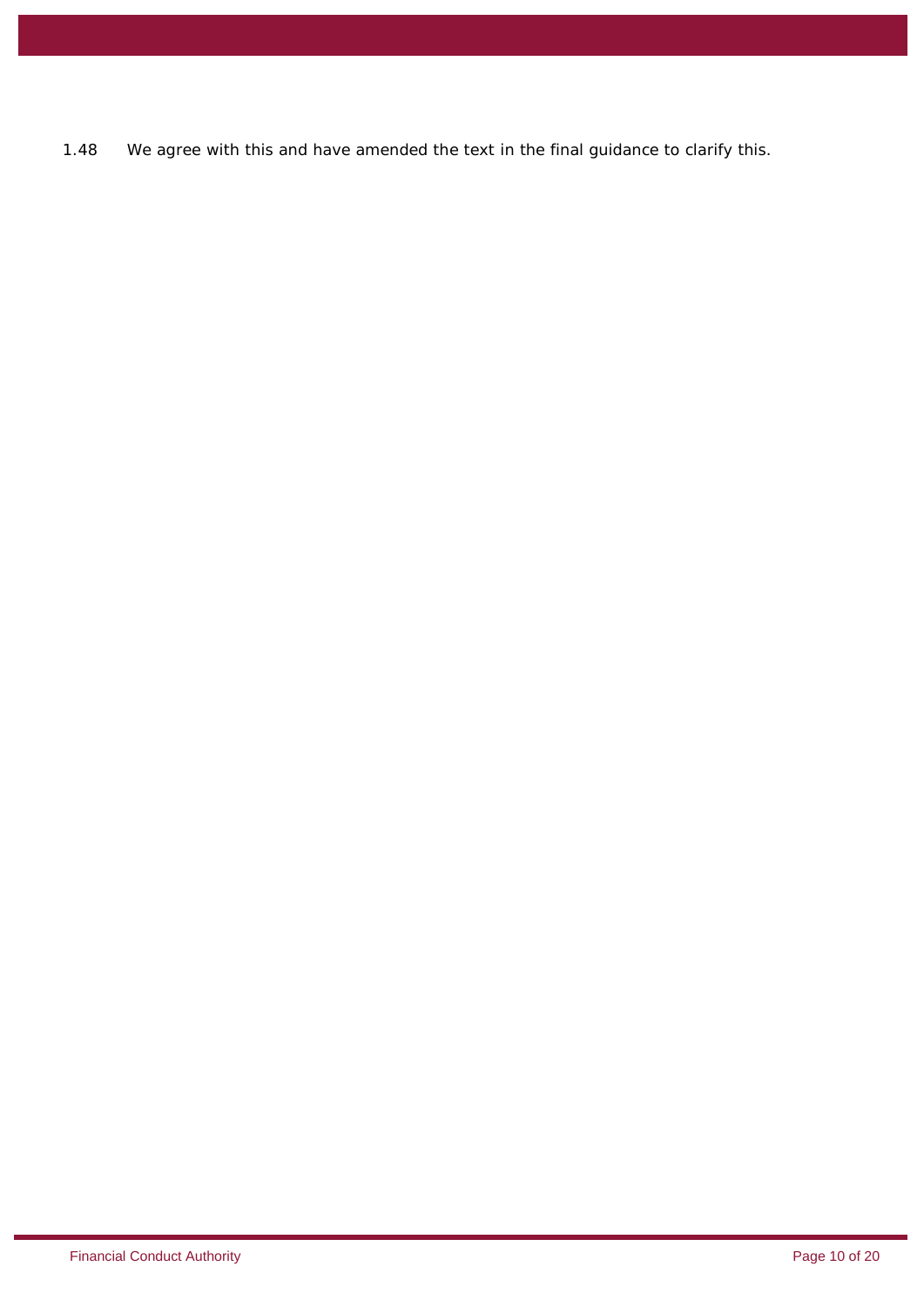### **Annex**

## **General guidance on the FCA's approach to the implementation of ring-fencing and ringfencing transfer schemes**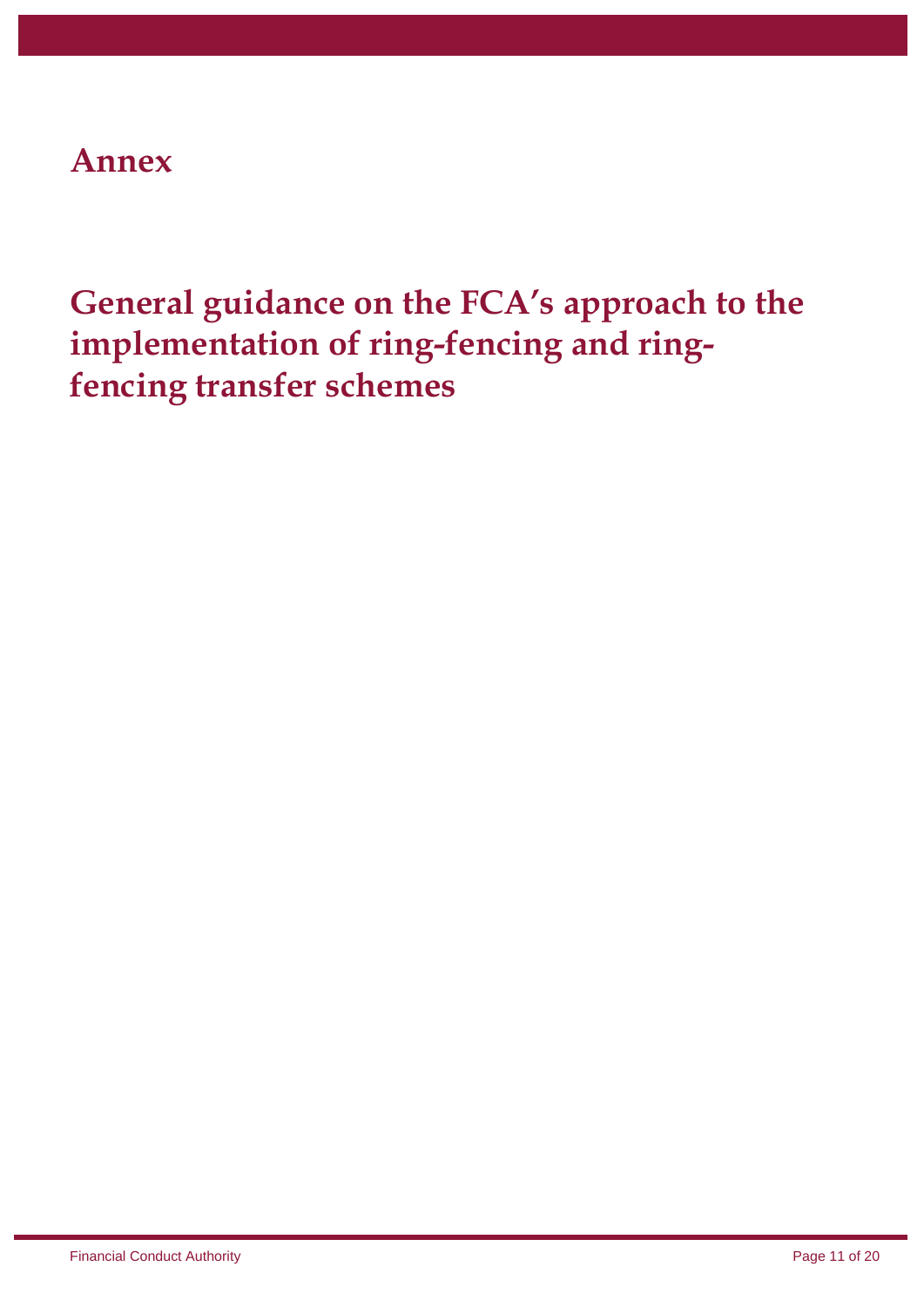# **The implementation of ring-fencing and ring-fencing transfer schemes: general guidance**

### **A. Application and interpretation**

- 1. This is general *guidance* given under section 139A(1) of the Financial Services and Markets Act 2000.
- 2. This *guidance* primarily advances our consumer protection objective, as a key area of our supervisory focus will be consumer outcomes during and after implementation of the regime. Doing so will also advance our integrity objective in protecting the orderly operation of the financial markets, and is compatible with our strategic objective by ensuring that the relevant markets function well. Where relevant, this guidance also takes into account and advances our competition objective.
- 3. This *guidance* applies to the following:
	- (1) a *firm* which, as a UK authorised person (as defined in section 106B(6) of the *Act*) and in relation to the *group* of which it is a member, is subject to the ring-fencing requirements in Part 9B of the *Act*, and
	- (2) a *firm* in (1) and the *group* of which it is a member in relation to a ring-fencing transfer scheme (as defined in section 106B(1) of the *Act*)
- 4. Interpretive provisions (including definitions in the *Glossary*) of the *FCA Handbook* apply to this *guidance* in the same way they apply to the *FCA Handbook*, but where a definition is defined in the *Act*, that applies for the purpose of this guidance.

### **B. High-level approach to supervision of ring-fencing implementation**

- 5. We will assess the potential risks that the implementation of ring-fencing poses to us advancing our statutory objectives and duties.
- 6. The *FCA* expects that *firms'* implementation plans are drawn up and implemented with due regard to the interests of *consumers* (see, for example, Principle 6 on customers' interests in *PRIN* 2.1.1R (6) where the *FCA* will focus on the need to mitigate material disruptions of service to *customers* when creating new corporate entities, migrating *customers* between entities, or changing terms, account numbers and sort codes).
- 7. Another important focus for the *FCA* will be communications with *clients* (see Principle 7 on communications with clients in *PRIN* 2.1.1R (7)) where a *firm* should have thorough and comprehensive plans for communications, and engagement, with *clients* who are affected by its ringfencing implementation plans to explain the changes it is proposing to make.
- 8. In pursuing our statutory objectives, we will continue to work closely with the *PRA*. The *FCA* and the *PRA* will aim to be appropriately coordinated, avoiding duplication of effort between the two regulators and duplication of demands (for example, for information) upon *firms*.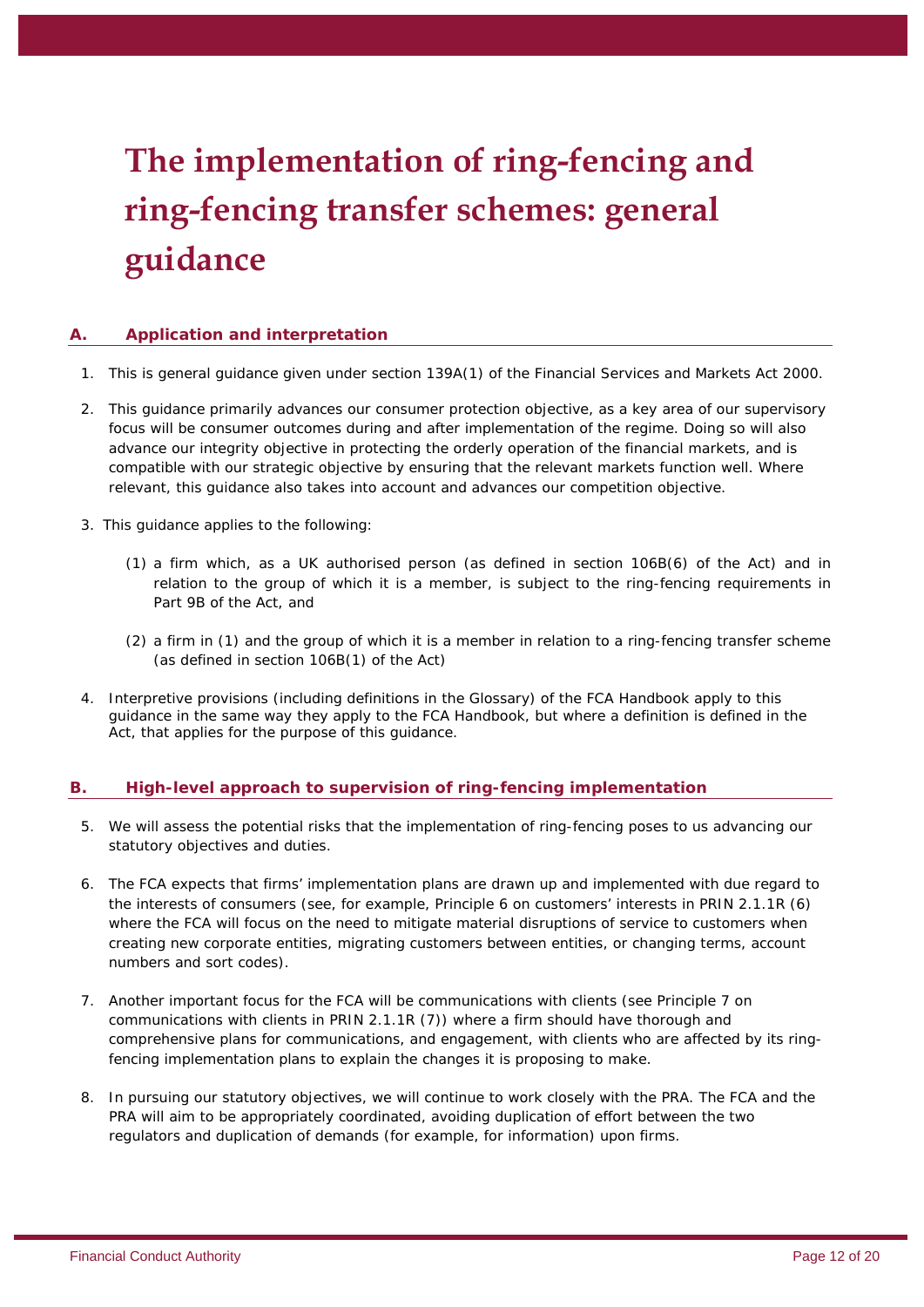### **C. Regulatory transactions**

- 9. We recognise that implementing ring-fencing will involve *firms* submitting a considerable number of regulatory transactions (e.g. Authorisations applications).
- 10. All regulatory transactions related to ring-fencing will be processed following the usual single administrative process, led by the *PRA*, in line with its and the *FCA's* respective business-as-usual procedures. The regulators will continue to work closely together to process *firms'* applications.

### *Authorising a new dual-regulated entity*

- 11. Pre-application meetings are a key part of the administrative process for these types of transactions. We aim to use these meetings to establish a relationship with key individuals within the applicant *firm*, gain greater understanding of the applicant's proposals, and raise any issues or concerns as soon as possible. The pre-application process will also make it clearer what we expect to receive from applicants.
- 12. Both regulators are obliged under section 55V of the *Act* to determine a new authorisation application for a new dual-regulated entity within a statutory timeframe of 12 months, or six months when the application is deemed complete (whichever is shorter).
- 13. As such, each regulator will assess an application against their respective Threshold Conditions, which are set out in Schedule 6 of the *Act*. Further information can be obtained from the *FCA Handbook*[3](#page-12-0) , which sets out the *FCA's threshold conditions* for *firms* carrying on, or seeking to carry on, *regulated activities* that include a *PRA-regulated activity*.
- 14. There are different options for authorising a new banking entity. The *FCA* and the *PRA* will discuss the options with applicants during the authorisation process. We determine authorisations within six months of receiving a complete application. The *PRA* and the *FCA* offer an alternative process that contains clear stages, so there is a distinction between meeting the key regulatory requirements and the wider operational needs of setting up a dual-regulated entity. This option, called mobilisation, offers the same pre-application support, but firms can submit a shorter application that focuses on key essential elements with the remaining information following later. For further details, please see the *FCA* website. [4](#page-12-1)

### *Authorising a new solo-regulated entity*

- 15. We will process the authorisation of a new solo-regulated entity in line with our business-as-usual procedures. The *FCA Handbook* sets out *threshold conditions* for *firms* carrying on, or seeking to carry on, *regulated activities* that do not include a *PRA-regulated activity.* [5](#page-12-2)
- 16. Some *FCA* solo-regulated entities can become *PRA*-designated firms. For further details, please see the *PRA's* website. [6](#page-12-3)

### *Other applications (waivers, permissions under the prudential regime, change in control, and variation of Part 4A permissions)*

17. In implementing ring-fencing, we will also process applications for *waivers*, permissions (including any variation of existing permissions) under the Capital Requirements Regulation (EU) No, 575/2013), change in control, and variation of *Part 4A permissions* in line with its business-as-usual procedures.

<span id="page-12-0"></span> $\frac{3}{1000}$  [https://www.handbook.fca.org.uk/handbook/COND/2/.](https://www.handbook.fca.org.uk/handbook/COND/2/)

<span id="page-12-1"></span><sup>&</sup>lt;sup>4</sup> [www.fca.org.uk/firms/about-authorisation/dual-regulated-firms/banking-applications](https://www.the-fca.org.uk/authorisation-banks-and-lending-alternatives).

<span id="page-12-2"></span>[www.bankofengland.co.uk/pra/Pages/authorisations/newfirm/default.asp](http://www.bankofengland.co.uk/pra/Pages/authorisations/newfirm/default.aspx) and<https://www.handbook.fca.org.uk/handbook/COND/2/>.

<span id="page-12-3"></span><sup>6</sup> [www.bankofengland.co.uk/pra/Pages/authorisations/designatedfirmslist.aspx](http://www.bankofengland.co.uk/pra/Pages/authorisations/designatedfirmslist.aspx).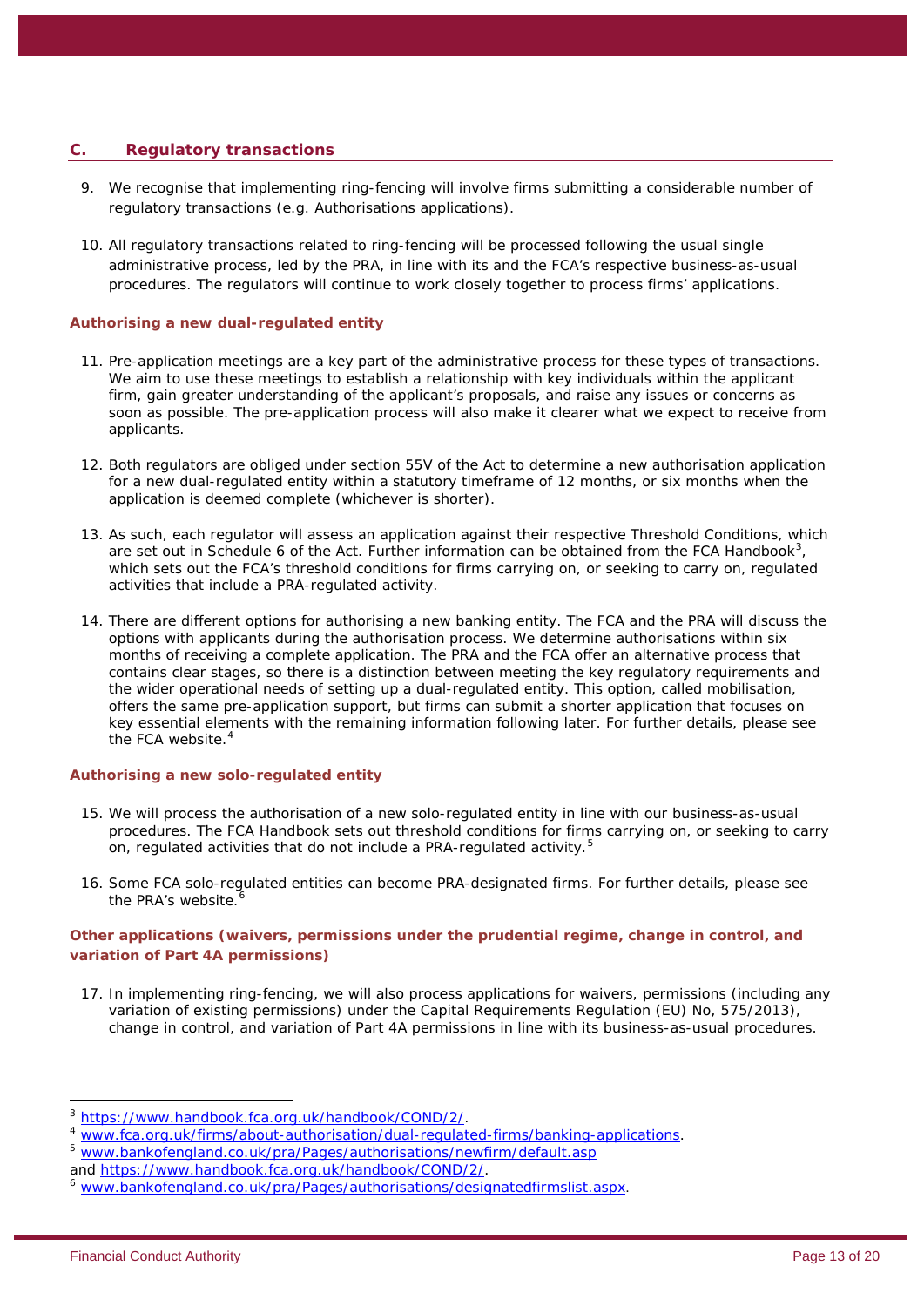### **D. Ring-fencing transfer schemes: overall FCA approach**

- 18. Transfers of business within a *group* may have both positive and negative effects on *consumers*. We will be concerned to assess the potential risks that a ring-fencing transfer scheme poses to us advancing our statutory objectives and duties.
- 19. In broad terms, the *FCA* will:
	- (1) be consulted by the *PRA* in relation to some of the statutory decisions it takes on a ringfencing transfer scheme (see paragraphs 22 and 30) and will work jointly with the *PRA* throughout each scheme, including being consulted by the *PRA* under section 3D of the *Act* (Duty of FCA and PRA to ensure coordinated exercise of functions)
	- (2) as part of its normal supervision of one or both of the transferor or transferee, consider the potential implications of the proposed transfer on its objectives, and
	- (3) consider the arrangements made to communicate the proposed scheme to *consumers[7](#page-13-0)* , including communications with *clients* in line with Principle 7 (Communications with clients) (see *PRIN* 2.1.1R).
- 20. A key concern for the *FCA* will be to satisfy itself that the *firms'* notification plan, which relates to the communications to *consumers* likely to be adversely affected by the scheme, has adequate information and allows reasonable time within which *consumers* are able to understand:
	- (1) whether or not they are likely to be adversely affected to an extent greater than is reasonably necessary in order to achieve the purpose of the ring-fencing
	- (2) if so, whether to make representations to the court<sup>[8](#page-13-1)</sup>, and
	- (3) how, and by when, to:
		- (a) file (or lodge) with the court a written statement of the representations that the *consumer* wishes the court to consider, and
		- (b) serve copies of the statement on the *PRA* and the transferor concerned
- 21. A *firm* should consider whether any aspect of its proposals should be discussed with the *FCA* (as well as the *PRA*) at an early stage.

### **E. Skilled persons: suitability**

- 22. Under section 109A of the *Act*, the *PRA* must consult the *FCA* before nominating or approving a person with the necessary skills to make the scheme report.
- 23. As the purpose of the scheme report is to inform the court, the rules applying to experts and their evidence in civil court proceedings are relevant to the *FCA's* (and the *PRA's*) consideration of the skilled person. In broad terms:
	- expert evidence should be the independent product of the expert uninfluenced by the pressures of litigation

<span id="page-13-1"></span><span id="page-13-0"></span> $7\text{ See paragraph 33 for a clarification on *consumes* who are the focus of this guidance. 8 In section 107(4) of the *Act*, 'court' means the High Court or, in Scotland, the Court of Session.$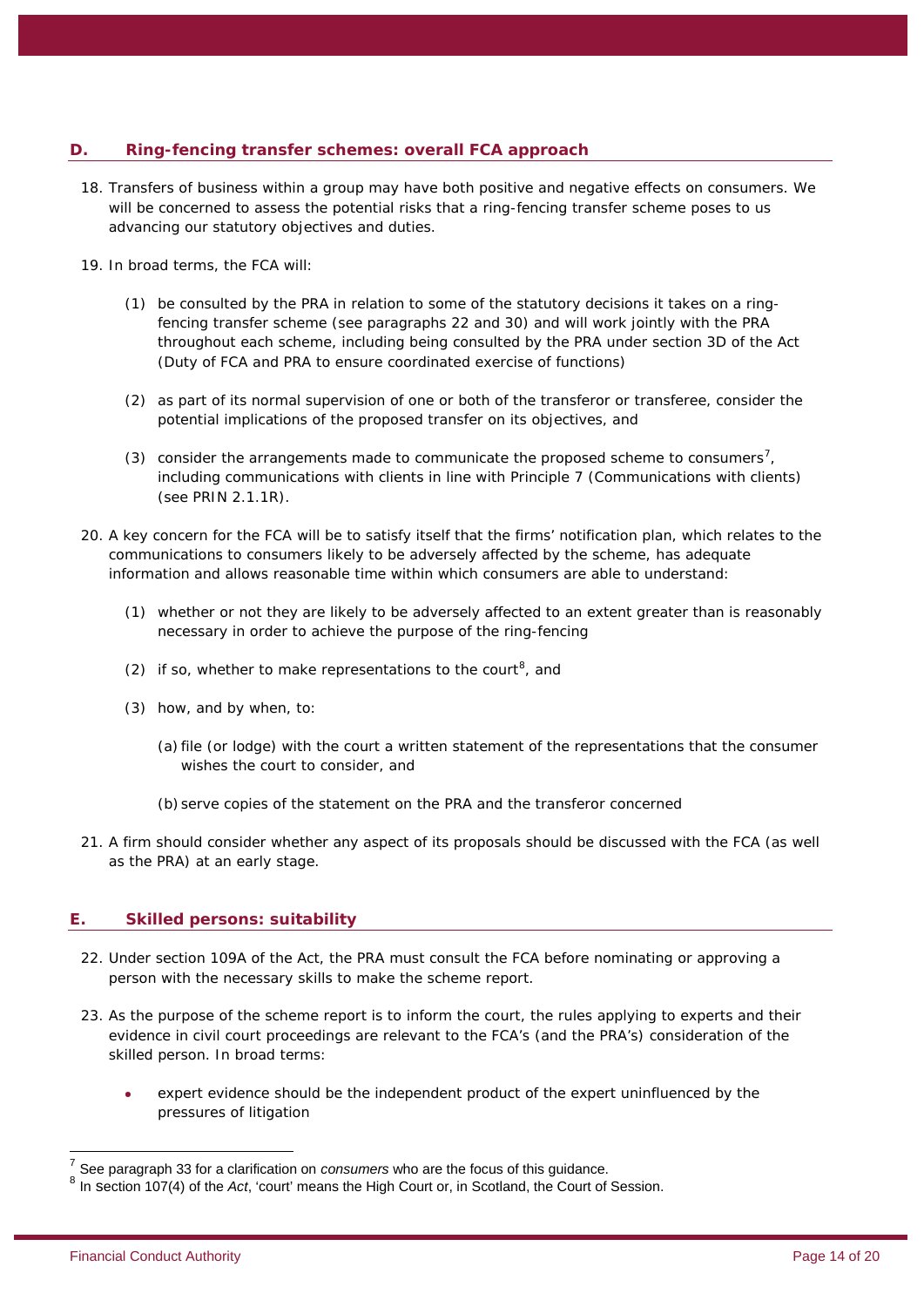- an expert must assist the court by providing objective, unbiased opinion on matters within his or her expertise, and
- the expert should maintain professional objectivity and impartiality at all times
- 24. The *PRA's* Statement of Policy on ring-fencing transfer schemes (The Implementation of ring-fencing: the PRA's approach to ring-fencing transfer schemes) sets out its expectations on the criteria of independence of skilled persons. Consistently with, and when consulted by, the *PRA*, the *FCA* will take account of the criteria under the rules of court as expressed in the *PRA's* Statement of Policy. It will also assess the suitability of the skilled person through consultation and close coordination with the *PRA*.
- 25. In broad terms, a skilled person would normally be expected to have relevant business, technical and technological skills and expertise, for example an accountant, lawyer or compliance consultant.
- 26. On being consulted by the *PRA*, the *FCA* will have regard to the following general criteria in assessing the suitability of the proposed skilled person:
	- (1) the skills and relevant specialised knowledge, both practical and theoretical, and experience necessary to assess the transfer and complete the scheme report, for example knowledge and experience of the *firm* proposing the transfer and the types and complexity of the business transferred.
	- (2) the ability to complete the scheme report within the time expected by the regulators, and
	- (3) the detachment the skilled person appears to have, bearing in mind any existing professional or commercial relationship, to be able to collect or update information for the purpose of writing the conduct sections of the scheme report, or to give an objective opinion on conduct matters included in the scheme report.
- 27. A *firm* should cooperate fully with the skilled person and provide him or her with access to all relevant information and appropriate staff. The skilled person should be able to rely on data and analyses received from the *firm* in their assessment, unless he or she has reasons to doubt their quality or accuracy.
- 28. The suitability of a skilled person to make the scheme report will depend on the nature of the scheme (including the type and complexity of business being transferred), the *firms* concerned, and the overall circumstances of the transfer. The *FCA* will use the preliminary information supplied by *firms* proposing the scheme (and any other knowledge it has of the circumstances and the *firms*) to consider what specific skills are needed to make a proper report on the scheme and what specific criteria should therefore be applied to the choice of skilled person, in addition to the general criteria set out above. *Firms* proposing the scheme should expect to be informed of any such specific criteria that the *FCA* is minded to apply.

### **F. Form of scheme report**

- 29. Section 109A(4) of the *Act* requires the scheme report to state:
	- (1) whether persons other than the transferor concerned are likely to be adversely affected by the scheme, and
	- (2) if so, whether the adverse effect is likely to be greater than is reasonably necessary in order to achieve whichever of the purposes mentioned in section 106B(3) of the *Act* is relevant (the statutory question).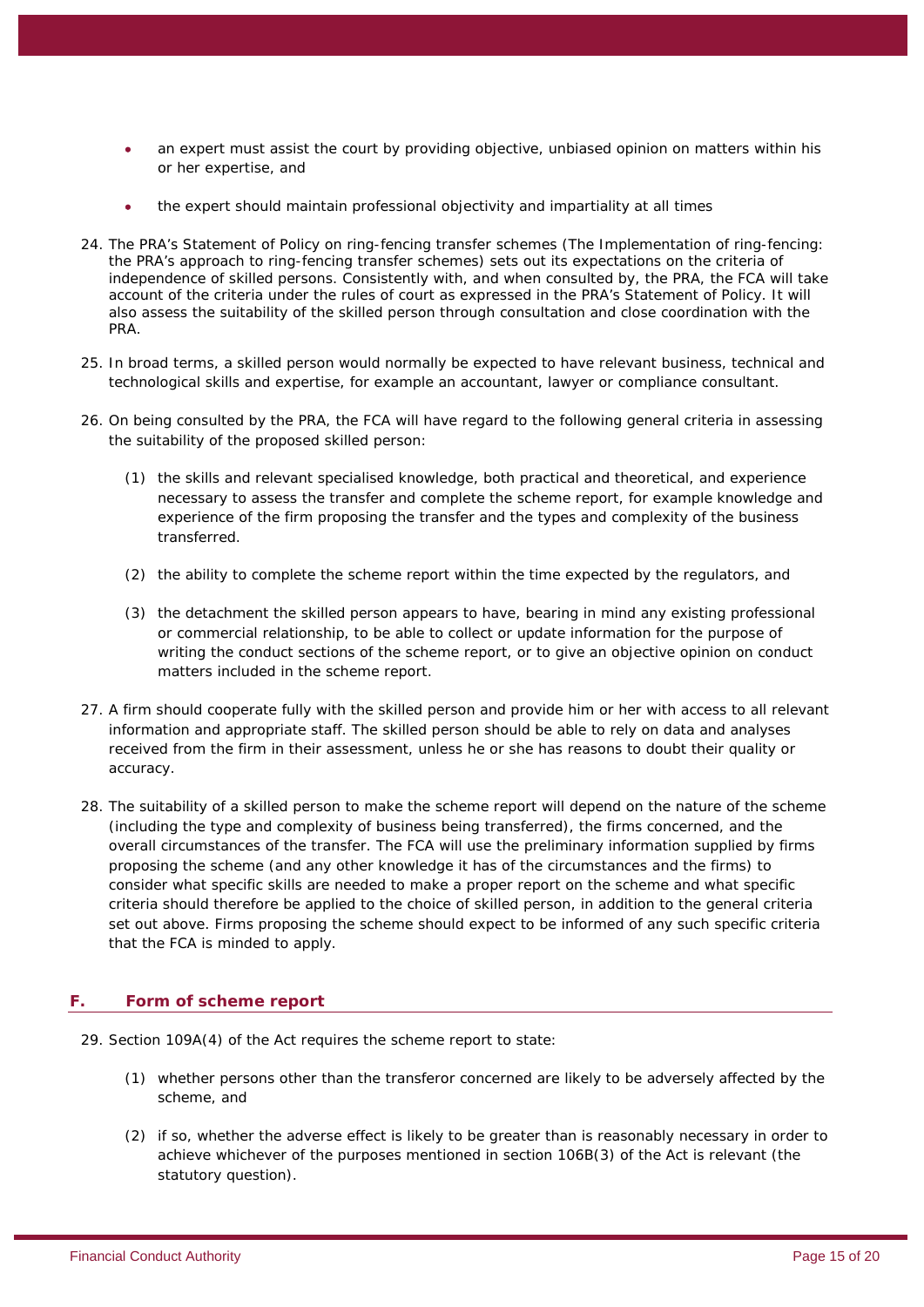- 30. The *PRA* must therefore be satisfied that the skilled person has addressed the statutory question sufficiently for it to reach a view whether, in consultation with the *FCA*, to approve the form of the scheme report, and whether to consent or not to the application being made to court.
- 31. To address these matters, the scheme report should first identify what the likely adverse effects could be for persons other than the transferor.
- 32. Adverse effects could cover a range of negative outcomes. To assess whether outcomes might be negative, the skilled person:
	- (1) would need to have regard to the position of the person in question before the transfer and their position subsequently
	- (2) may wish to consider the adverse effects of the scheme at the level of groups of persons with homogenous characteristics where it would be impracticable otherwise to assess the adverse effects on individuals, and
	- (3) where he or she has a reasonable basis for believing that the groups of adversely affected persons could mitigate a given adverse effect of a scheme, may consider the net adverse effects (taking account the expected cost of mitigation)
- 33. From the perspective of the *FCA's* objectives, the key 'persons' who could be expected to be adversely affected and are the focus of this guidance are *consumers* who are the *customers* of the *group*, and some specific categories of other *consumers*. *Consumers* are defined quite broadly in section 1G of the *Act* to include persons who may use services provided by unregulated group service companies in the course of *regulated activities* provided by the transferor or transferee, persons who have invested or may invest in financial instruments and persons who deal with the transferor or transferee in the course of their provision of *regulated activities*. The specific categories of *consumers* who are not *customers* of the *group* but whom the skilled person should, where relevant, consider when addressing the statutory question include:
	- (1) counterparties
	- (2) *firms* that are provided indirect access to payments systems or other services by the transferor or transferee, and
	- (3) groups of other *consumers* with homogenous characteristics who are likely to be adversely affected by the scheme

Such persons could have connections to the whole banking *group* and not just to the transferor or transferee. Persons who we consider in this context fall outside the scope of the *FCA's* objectives include employees of the transferor or transferee, shareholders and members of the transferor, or transferee's pension scheme.

- 34. Under section 109A(5) of the *Act* which obliges the *PRA* to consult the *FCA* before approving the form of the scheme report, the *FCA* will provide feedback on matters it expects the scheme report to contain. In this regard:
	- (1) The scope of matters to be covered, and the amount of detail, that the *FCA* expects in a scheme report will depend on the nature and complexity of the scheme (including the type and complexity of business being transferred), the materiality of the details themselves, the *firms* concerned, and the overall circumstances of each ring-fencing transfer scheme.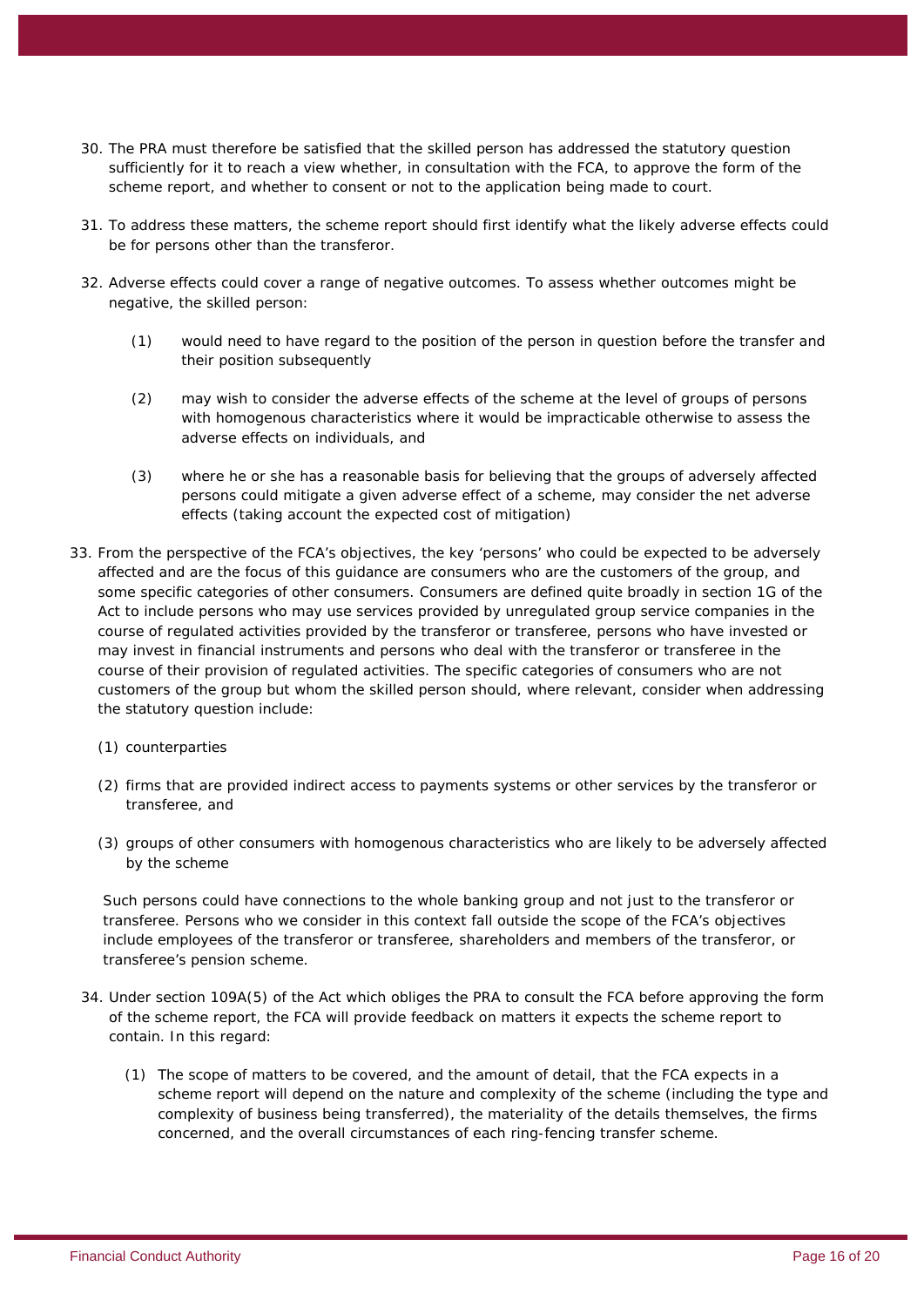- (2) As explained in paragraph 33, the skilled person should consider whether there are likely adverse effects on *firms* that are provided access to payment systems or other services by the transferor or transferee. There is no expectation for the scheme report to cover the adverse effects the scheme is likely to have on the dynamics and strength of competition generally.
- 35. With regard to paragraph 34, the matters the *FCA* would normally expect the scheme report to contain include:
	- (1) the skilled person's opinion of likely adverse effects of the scheme on *customers* of the group, and, where appropriate, other *consumers* (see paragraph 33 above), distinguishing between different effects on different groups
	- (2) the skilled person's opinion of whether persons liked to be adversely affected are properly identified for purposes of the planned communications to *consumers*
	- (3) matters (if any) that the skilled person has not taken into account or evaluated in the report that might, in his opinion, be relevant to *consumers'* assessment of whether they, or a group of them, are likely to be adversely affected by the scheme, and
	- (4) an outline of the reasons behind each opinion that the skilled person expresses in the report
- 36. On the likely adverse effects of the scheme on *consumers* in paragraph 35(1), the scheme report should include:
	- (1) a comparison of the likely adverse effects if the scheme is or is not implemented in the specific form proposed, with an opinion on whether any such effects of the scheme being implemented on *consumers* affected are not likely to be greater than is reasonably necessary in order to achieve the ring-fencing purposes
	- (2) a view on whether the skilled person considered viable alternative arrangements to the specific form proposed and, if so, what and whether any such alternative arrangements would materially reduce the likely adverse effects on *consumers* compared to the scheme proposed, and
	- (3) where different groups of *consumers* are likely to be adversely affected differently by the scheme, a comment on those differences where material to *consumers*
- 37. In providing an opinion on the likely adverse effects of the scheme on *customers* in paragraph 35(1), the skilled person would normally be expected to have regard to factors that include the following, where applicable:
	- (1) changes to *customers*' position, and how a negative impact is addressed, in the following areas: ability to transfer deposits, investments or products; ability to switch to other providers; penalties or other impediments, if any, connected to the proposed transfer; exercisable rights to set-off loans against deposits; and contractual rights
	- (2) the continuity, and levels, of service, including payment services, provided to *customers*
	- (3) the continuity of, or changes to, levels of protection under the Financial Services Compensation Scheme
	- (4) whether rights in relation to complaints, legal or other proceedings against the transferor (in relation to those already commenced or threatened, or proceedings in the future, including those not yet anticipated) are preserved or otherwise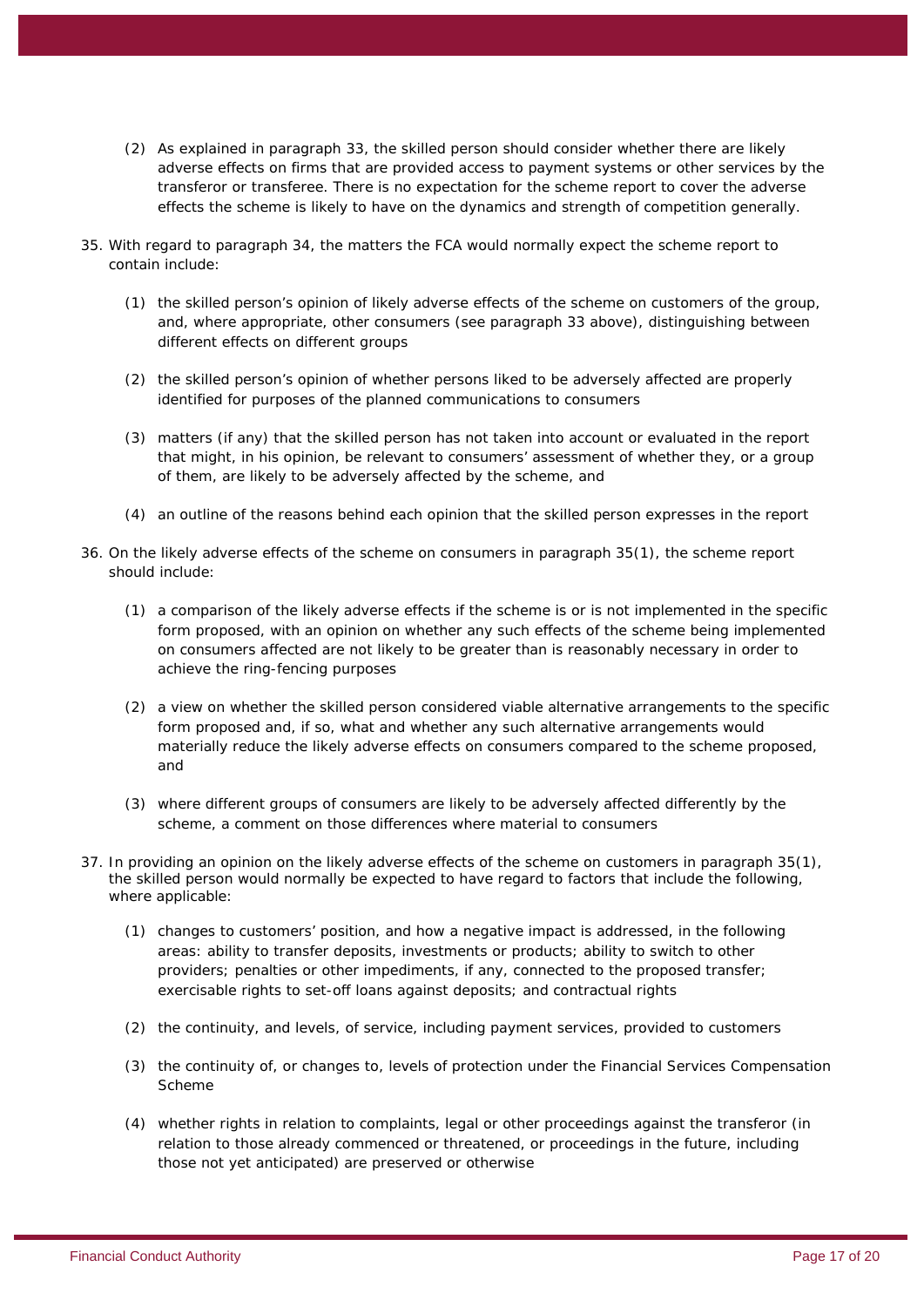- (5) whether rights to financial redress for legacy liabilities of the transferor for mis-selling of financial products are affected
- (6) whether product terms and conditions, including product benefits and outcomes for *customers*, will be affected by the transfer
- (7) whether product administration, including fees and other costs, may be affected on transfer
- (8) the amount of client money transferred and the terms of the transfer (see *CASS* 7.11.41G 7.11.47R)
- (9) in relation to *customers* being transferred to another entity, any material adverse change to the level of consumer protection afforded by the availability of adequate resources of the transferee, and
- (10) the likely effects of the scheme on IT systems, operating models and matters such as governance, management, business strategy, and financial positions, in so far as they may be likely to affect *customers* adversely and are a direct consequence of the scheme rather than other factors (for example, legacy issues or ongoing change programmes)
- 38. In terms of our consideration of the planned communications to *consumers*, where the scheme report concludes that there are *consumers* who are likely to be adversely affected, the scheme report should include the skilled person's views on the extent to which the statement setting out the terms of the scheme and the summary of the scheme report (see section G) are clear, fair, and not misleading to each group of *consumers* who are likely to be adversely affected, taking into account:
	- (1) whether a group of *consumers*, are differently affected, and
	- (2) whether *consumers* have received adequate information to consider the likely adverse effects of the transfer as affecting each *consumer* or group of *consumers*
- 39. The skilled person is not expected to disclose confidential information in the scheme report, which will be publicly available, unless necessary consents have been obtained in respect of the confidential information.

### **G. Court proceedings: notifications**

- 40. Under section 110 of the *Act*, any person who alleges that he would be adversely affected by the carrying out of the scheme is entitled to be heard in the final hearing of the court that is conducting the sanction proceedings. However, this right is limited. A person is not entitled to be heard in the proceedings unless before the hearing:
	- (1) they have filed with the court a written statement of the representations that they wish the court to consider, and
	- (2) served copies on the *PRA* and the transferor concerned
- 41. The transferor concerned or transferee, or both, should give notice to those persons likely to be adversely affected by the scheme. In particular, the transferor or transferee should consider giving notice of the application in one or more of the following ways:
	- (1) publication in:
		- (a) the London, Edinburgh and Belfast Gazettes and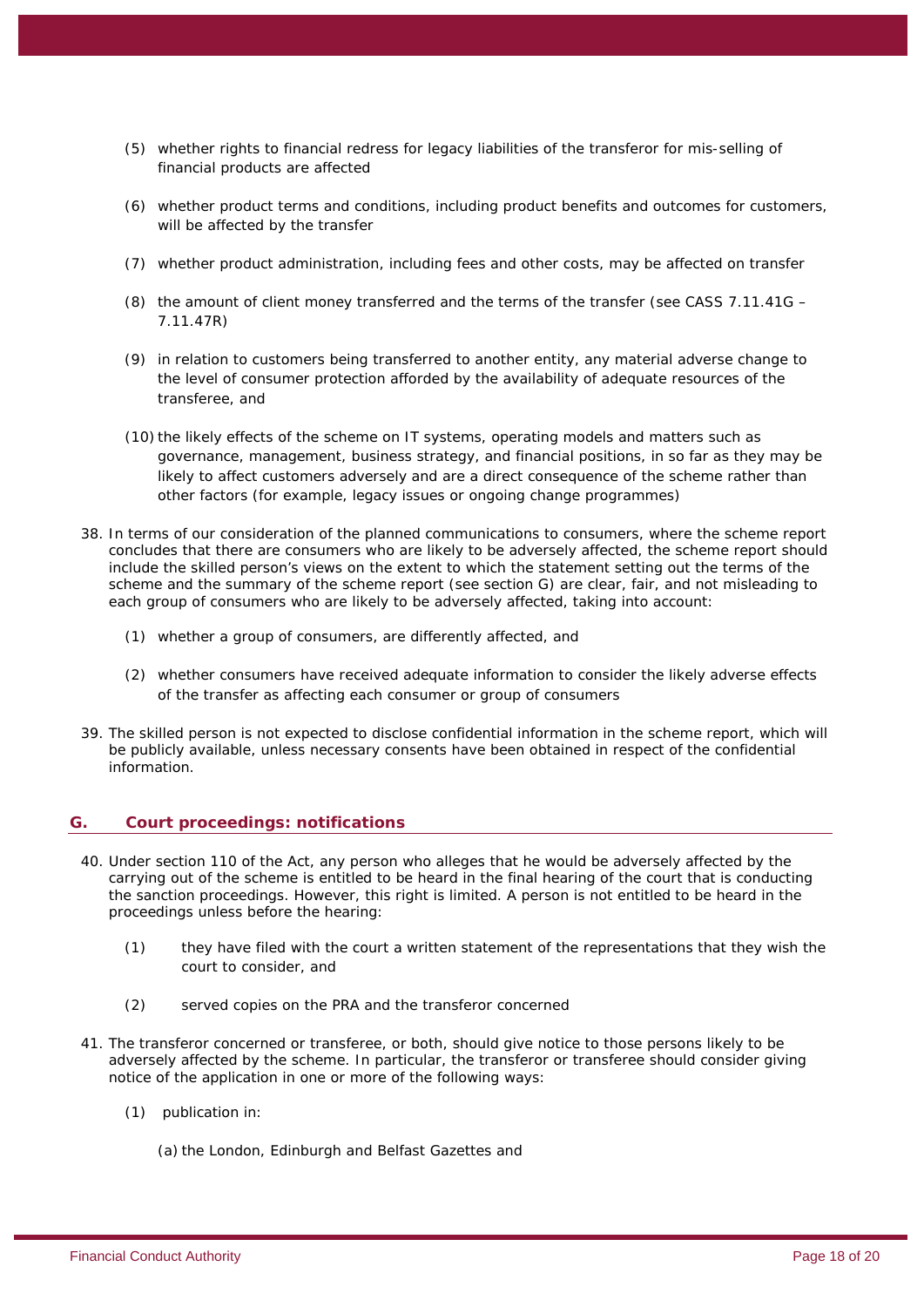- (b)national newspapers in the *United Kingdom* (normally two newspapers, but wider publication may be appropriate in some circumstances); and
- (2) individually sent to all *consumers* who are likely to be adversely affected by the scheme
- 42. It would normally be appropriate for the following documents to be made available, free of charge, to anyone requesting them:
	- (1) a statement setting out the terms of the scheme and containing a summary of the scheme report, and
	- (2) a copy of the scheme report

The internet can be used for this purpose if it is suitable for the person making the request.

- 43. Recipients should understand from the summary of the scheme report, in broad terms, how the scheme is likely to affect them. The summary should be clear and concise while containing sufficient detail for the purpose.
- 44. The *FCA* should be given the opportunity to comment on the notices in paragraph 41, the statement and the summary of the scheme report before they are published or sent, unless the *firms* proposing the scheme have been informed in writing that this is not necessary.
- 45. The *FCA* would normally expect a period of more than six weeks between sending notices to persons likely to be adversely affected and the date of the court hearing. Therefore, it would be sensible, before the directions hearing when the court can be expected to consider the planned notifications, to consult the *FCA* on its views about what planned communication might be appropriate. The *FCA* will take into account the practicality and costs of sending notices to those persons, the likely benefits of receiving notices, and the efficacy of other arrangements proposed for such communications (including additional advertising or, where appropriate, electronic communication).

### **H. Court proceedings: certificate of financial resources for FCA solo-regulated transferee**

- 46. Where the transferee is a solo-regulated *firm*, the certificate of financial resources required under section 111(2) (ab) and paragraph 9C of Schedule 12 of the *Act* is issued by the *FCA*.
- 47. The certificate of financial resources certifies that taking the proposed transfer into account the transferee possesses, or will possess before the scheme takes effect, adequate financial resources.
- 48. In order to issue a certificate of financial resources, the *FCA* will take into consideration a number of factors, including the *firm's* regulatory capital position, management accounts, projections and scheme documents. The *FCA* expects to cooperate closely with the *firm's* accountants and internal finance staff.
- 49. If financial resources are not considered adequate, additional regulatory capital may need to be raised by the transferee before the ring-fencing transfer scheme is sanctioned by the court.

### **I. Court proceedings: FCA participation**

- 50. The *FCA* is entitled to be heard by the court on any application to sanction a ring-fencing transfer scheme where the transferee is an *authorised person*.
- 51. In practice, the *FCA* will expect to have discussions with the transferor or transferee, or both, well before an application is made to the court. The *FCA's* assessment of the ring-fencing transfer scheme